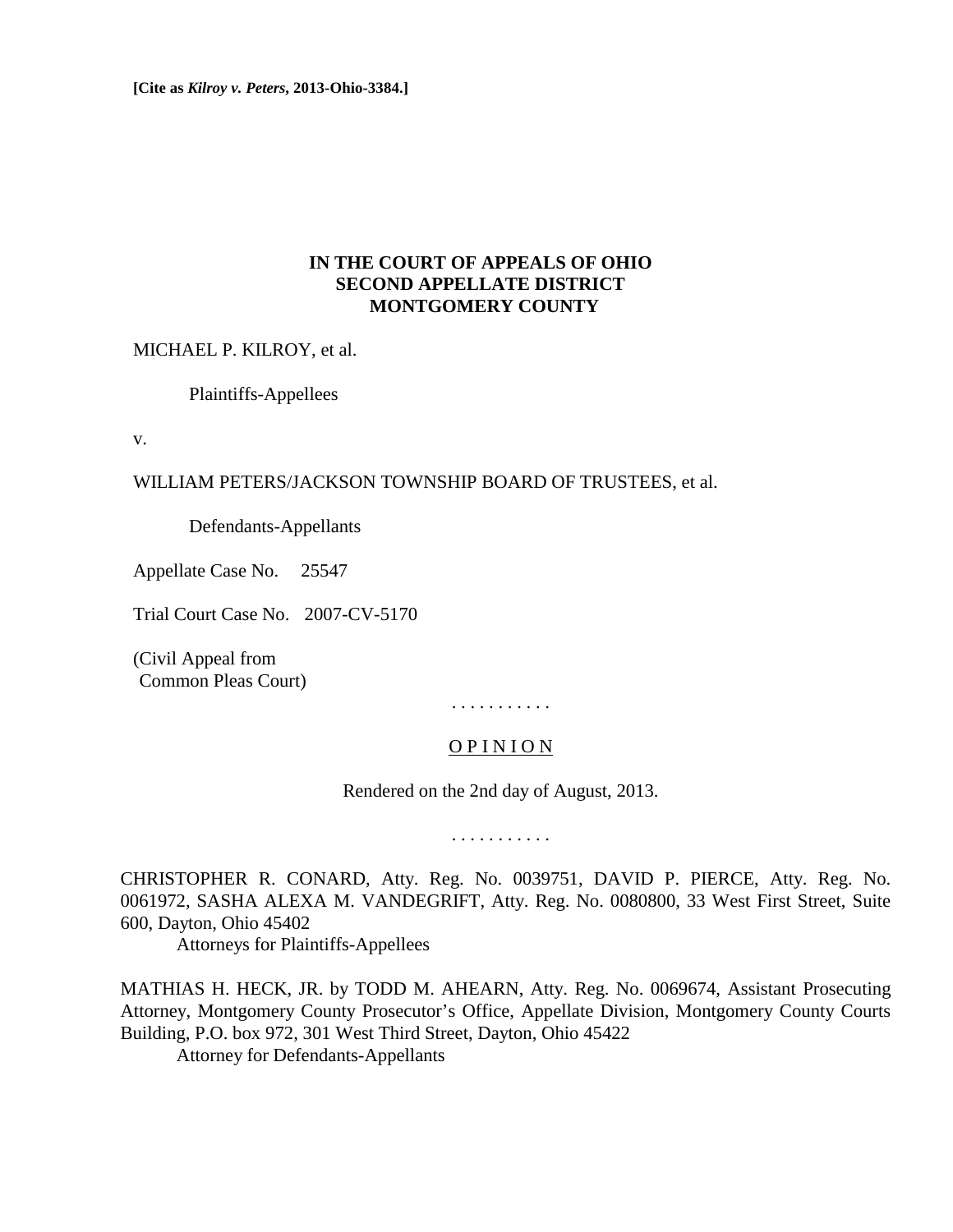. . . . . . . . . . . . .

#### WELBAUM, J.

**{¶ 1}** Defendants-Appellants, William Peters, Thomas Sears, and Debra Johnson, appeal individually and in their capacity as Jackson Township Trustees (collectively, "Trustees"), from an order enforcing a settlement agreement with Plaintiffs-Appellees, William and Vickie Kilroy. The order also awarded attorney fees to the Kilroys.

**{¶ 2}** In support of their appeal, the Trustees contend that the trial court erred in concluding that they agreed to the settlement in their official capacities at a public meeting. The Trustees further contend that the trial court erred in finding that they agreed to the settlement in their individual capacities. Finally, the Trustees contend that the trial court erred in concluding that the Kilroys are entitled to attorney fees.

**{¶ 3}** We conclude that the trial court did not err in finding that the Trustees agreed to a settlement in their official capacities at a public meeting. We further conclude that the settlement agreement was binding on all parties, including the Trustees in their individual capacities. Attorney fees were also appropriately awarded, pursuant to the settlement agreement. Accordingly, the judgment of the trial court will be affirmed.

### I. Facts and Course of Proceedings

**{¶ 4}** The Kilroys are owners of real property located in Jackson Township, Montgomery County, Ohio. The action before us arose from a prior mandamus action in which the Kilroys, their neighbors, the Johnsons, and the Trustees entered into a stipulation and settlement agreement in lieu of a writ of mandamus. The agreement provided, among other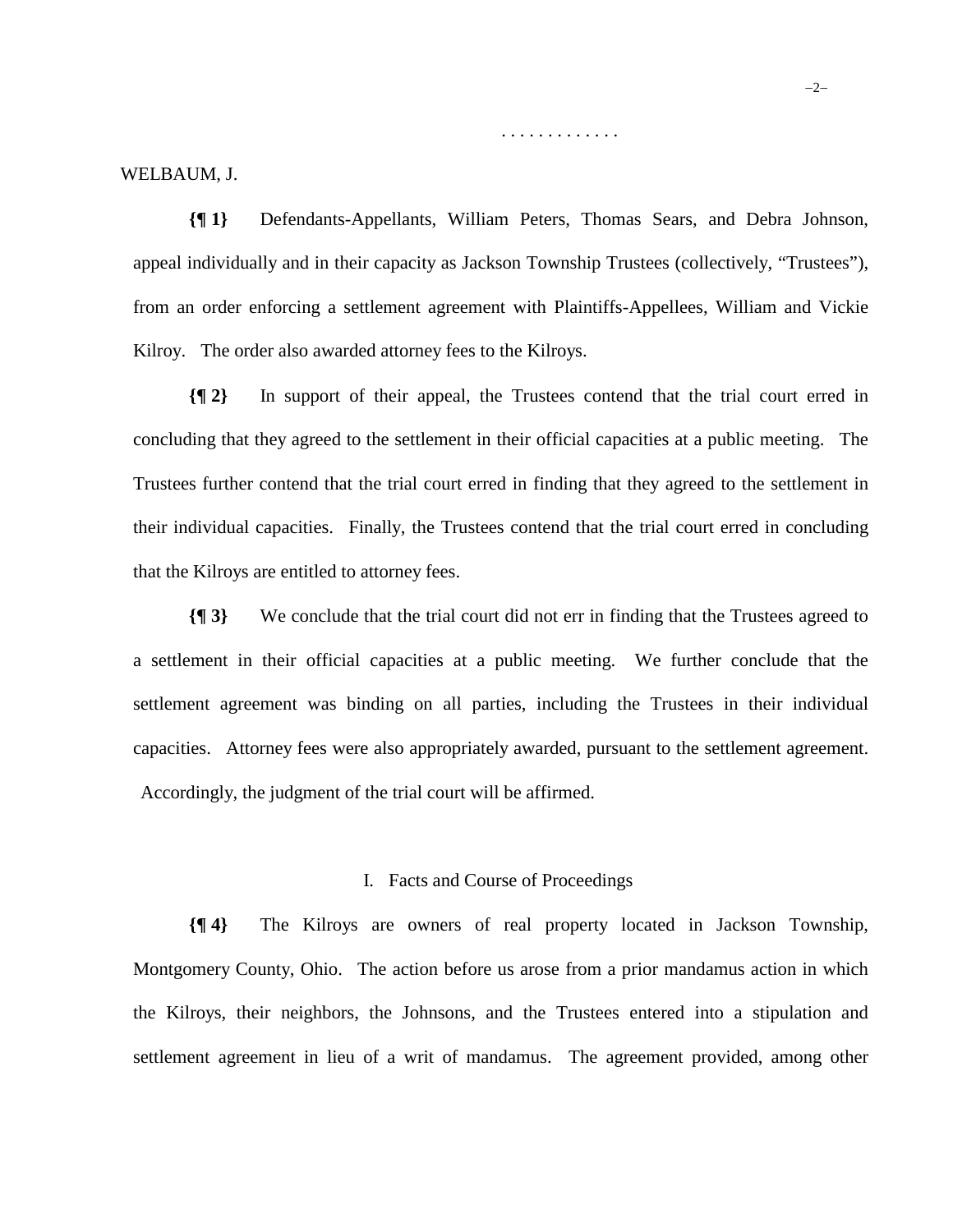things, that the Johnsons would clear the fence line between the Kilroy and Johnson properties of all brush, briars, thistles, vines, and other noxious weeds, by cutting or otherwise physically removing the weeds. If the Johnsons failed to do this, the agreement also provided that the Kilroys would have the right to petition the Trustees for relief pursuant to R.C. 971.34, and that the Trustees would agree to promptly grant the relief authorized by the statute. The parties signed the settlement agreement in November 2005.

**{¶ 5}** Subsequently, in June 2007, the Kilroys filed the present civil action against the Johnsons and the Trustees, both individually and in their official capacities. The complaint alleged that the Johnsons had failed to clear the partition fence line, and that the Trustees had also refused to cure the Johnsons's default. Therefore, according to the complaint, the Trustees had breached the settlement agreement.

**{¶ 6}** The complaint also contained claims that the Trustees, as individuals, had acted fraudulently in inducing the Kilroys to enter into the settlement agreement. As a result, the Kilroys requested punitive damages against the Trustees in their individual capacities. Accordingly, the Kilroys asked the trial court to order the Trustees to perform their obligations under the settlement agreement and to award attorney fees and costs. The Kilroys also asked the court to award compensatory and punitive damages, and to include reasonable attorney fees.

**{¶ 7}** In December 2008, an agreed entry of partial dismissal of claims against the Johnsons was filed. A second amended complaint was then filed in January 2009, eliminating the claims against the Johnsons, and retaining the claims against the Trustees in their individual and official capacities. The Second Amended Complaint contained the following claims: (1) a breach of contract claim against Jackson Township; (2) a declaratory judgment claim against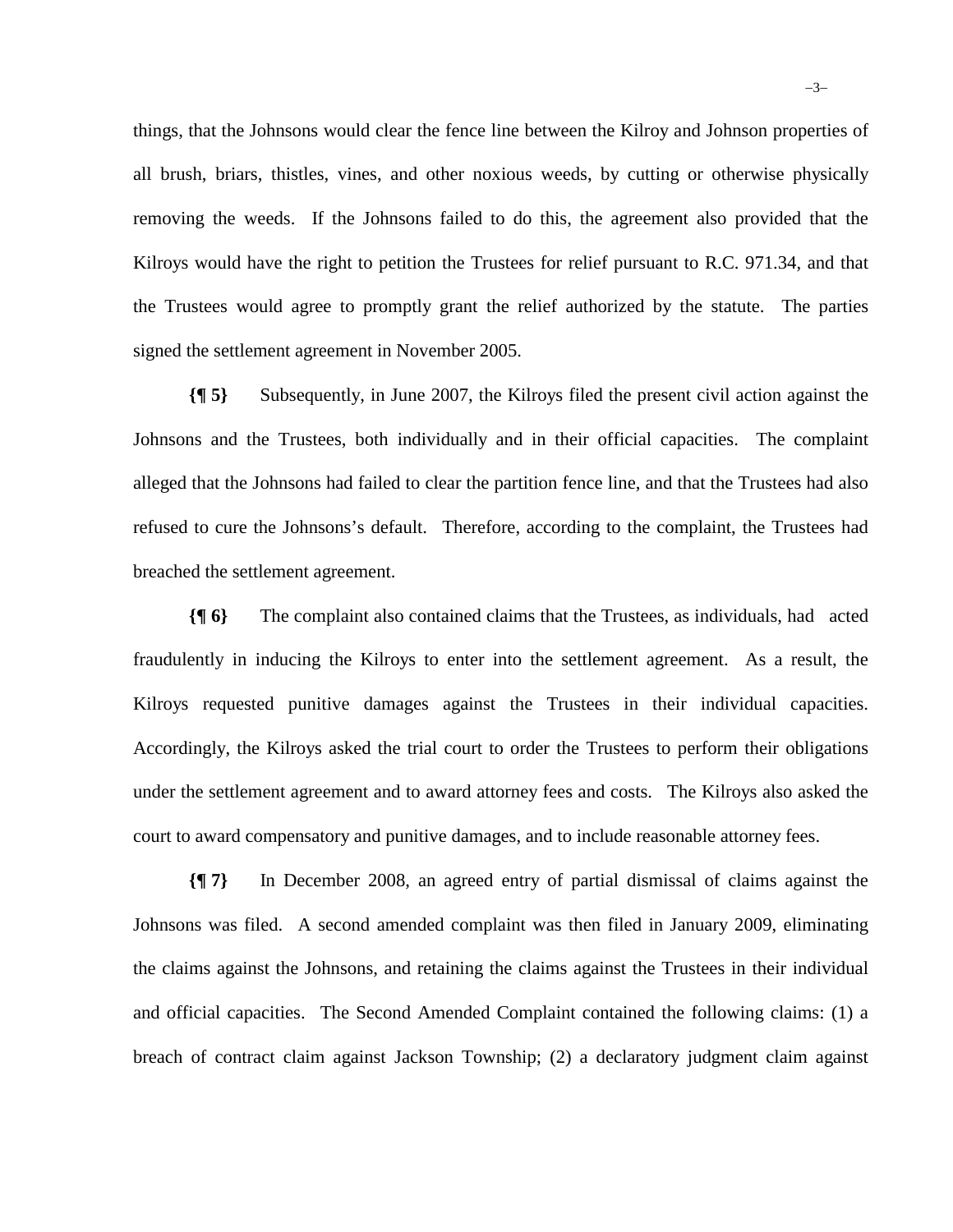Jackson Township; (3) a failure to perform special duty claim against Jackson Township; (4) an intentional interference with contract claim against the Trustees, individually; and (5) a civil conspiracy claim against the Trustees, individually. As before, the complaint requested compensatory and punitive damages, and reasonable attorney fees.

**{¶ 8}** At all times relevant, an Assistant Prosecuting Attorney for Montgomery County represented the Trustees in both their individual and official capacities. *See, e.g.*, Answer of Jackson Township Trustees to Plaintiffs' Second Amended Complaint, Doc. #57.

**{¶ 9}** In January 2010, the parties participated in mediation. Settlement was not immediately successful, but the parties then informed the trial court on January 15, 2010, that the case had been settled. Subsequently, however, the Kilroys filed a motion to enforce the January 2010 settlement agreement, based on the fact that the Trustees had refused to sign an apology letter that had been agreed upon. The motion was supported by the affidavit of Christopher Conard, an attorney representing the Kilroys. Conard and his clients had attended the mediation hearing, along with the Trustees and their attorney, Doug Trout. According to Conard:

One of the material terms of the settlement offer was that the Trustees sign an apology letter to the Kilroys that would be drafted by my office. I presented a copy of the apology letter to the Trustees and Mr. Trout [their attorney] at the mediation. The language of the apology letter was approved at the mediation and counsel for all parties left the mediation with only the settlement amount to be paid to the Kilroys and the payment terms open for continued discussions. Affidavit of Christopher Conard, ¶ 5, attached as Exhibit A to Plaintiff's Motion to Enforce Settlement Agreement, Doc. #69.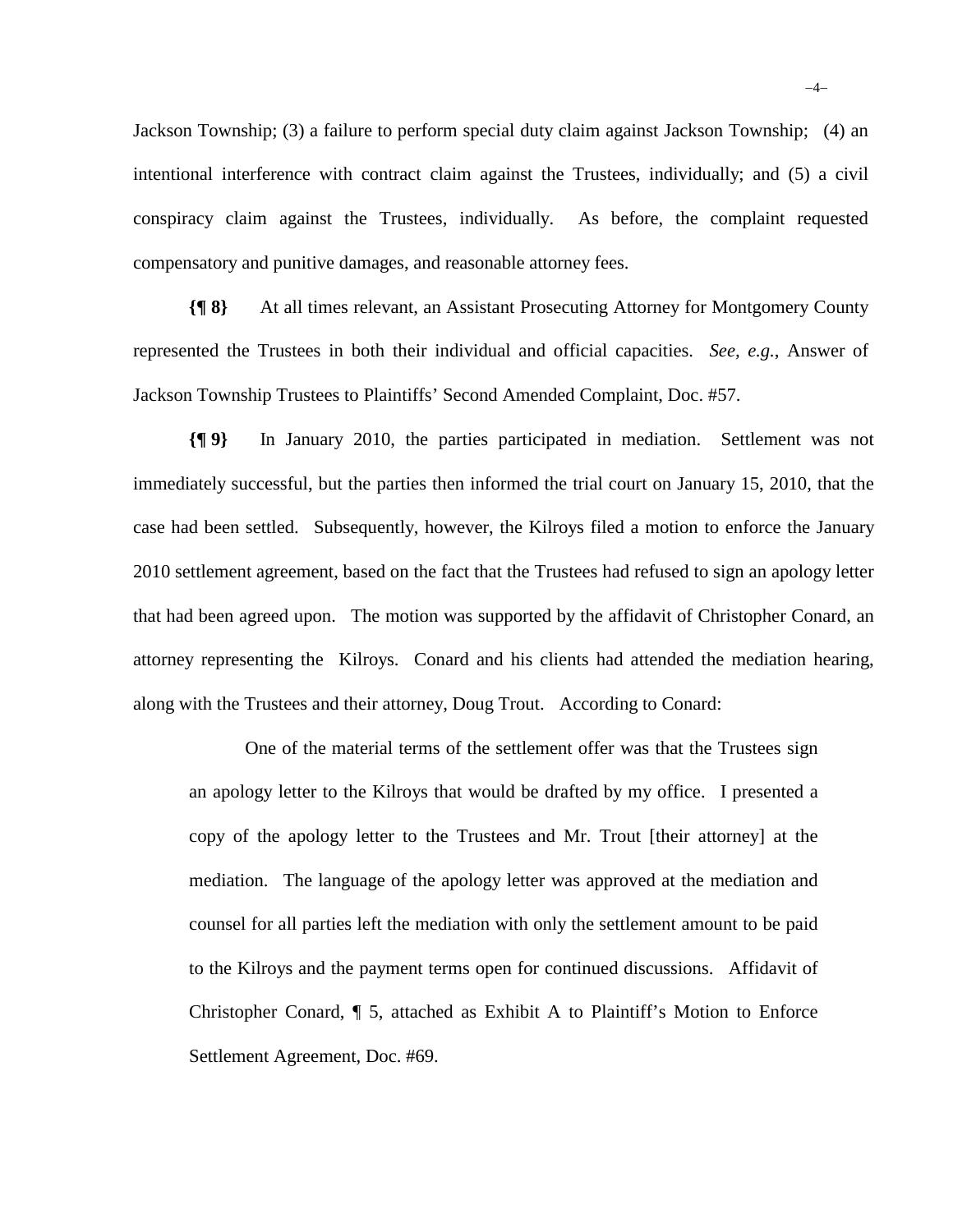**{¶ 10}** The apology letter contained the names of the Trustees and signature lines for their signature. The letter also stated, in pertinent part, that:

Dear Mike and Vickie:

We sincerely apologize for all of the pain and inconvenience we have caused you over the years by failing to perform our duty to clear the fence line between the property located at 12360 Hemple Road and 12332 Hemple Road.

Again, please accept our apology. Exhibit B attached to Plaintiff's Motion to Enforce Settlement Agreement, Doc. #69.

**{¶ 11}** Conard's co-counsel, David Pierce, subsequently sent an e-mail to Doug Trout, dated January 14, 2010. The e-mail outlined the following settlement terms, subject to a formal settlement agreement:

1) [Trout's clients] will pay the Kilroys \$15,000 with 5K upon execution of the agreement; 5K by January 15, 2011; and 5K with [sic] January 15, 2012. If [Trout's clients] don't make the future payments on time, they will be responsible for all future attorney fees, expenses, and costs of collection;

2) [Trout's clients] will execute the apology letter we previously sent to you at the time the agreement is signed and deliver it to [the Kilroys];

3) [The Kilroys] will execute a settlement agreement and mutual release for all actions by any party to date. The release will not, however, have any confidentiality provision in it or other restrictions on our respective clients not set forth herein;

4) An exhibit to the release will be a proposed resolution for approval by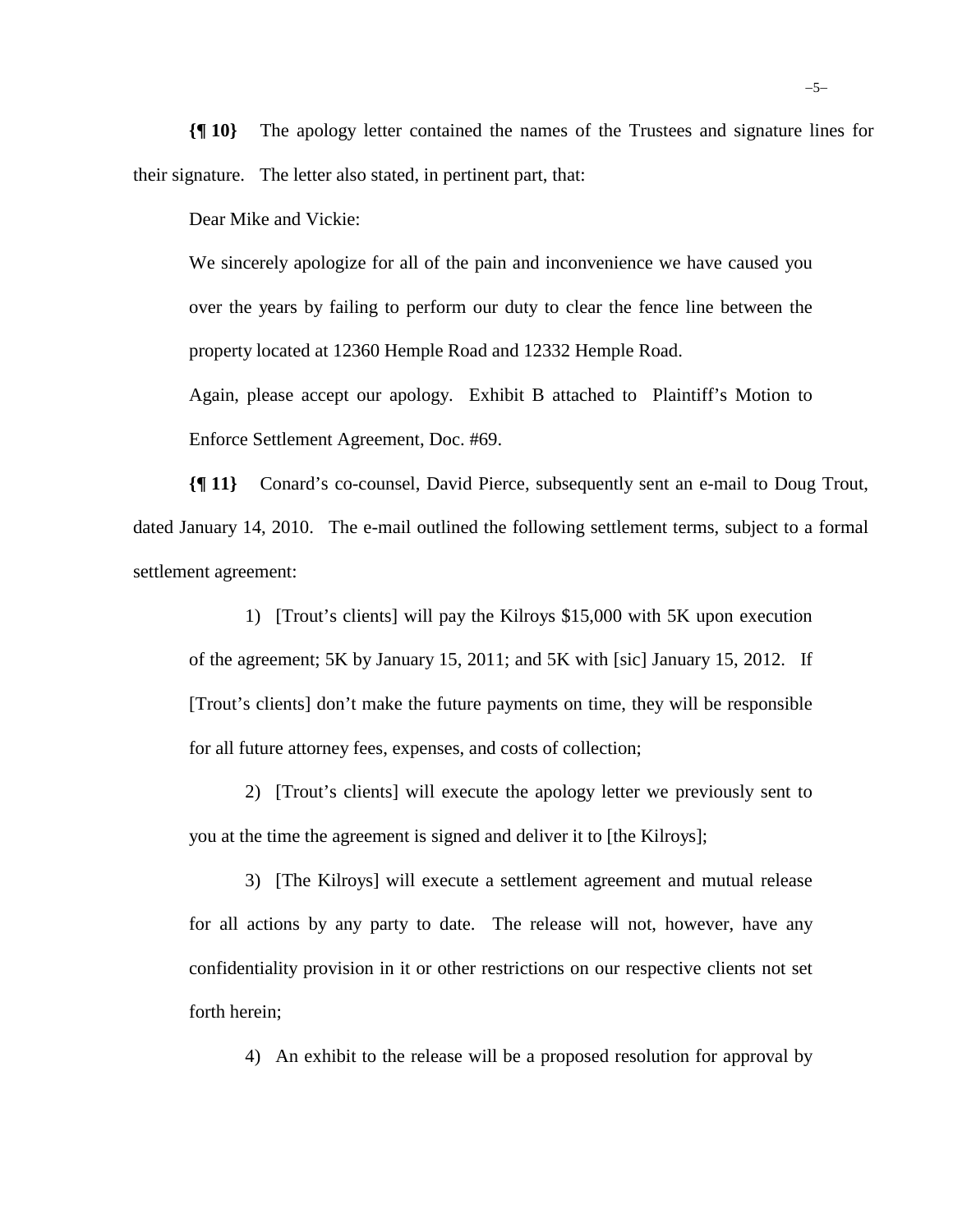the township and [Trout's clients] will agree to use their best efforts to have the agreement approved;

5) Upon [Trout's] confirming e-mail, [the Kilroys] will advise the court that [the parties] have an agreement and that the trial date is off. If for any reason, this settlement is not fully executed or approved by the Township, [the parties] will be able to pursue their original claims if they elect to do so. Exhibit C attached to Plaintiff's Motion to Enforce Settlement Agreement, Doc. #69.

**{¶ 12}** After receiving David Pierce's e-mail, Trout responded with the following e-mail, message, dated January 14, 2010:

Dear Dave:

I have reviewed the terms of the settlement as outlined by you in the attached message. We have a settlement based on the terms described below [in Pierce's original e-mail, which appears below Trout's e-mail]. Once a formal settlement agreement is drafted and submitted to me for approval and execution, I will have my clients pass a resolution and take all steps to effectuate the agreement.

Regards,

Douglas M. Trout. *Id.*

**{¶ 13}** On January 20, 2010, Conard sent Trout the final copy of the formal settlement agreement, which included the apology letter that had previously been sent to Trout. See Ex. E attached to Plaintiff's Motion to Enforce Settlement Agreement, Doc. #69. However, Trout informed Conard shortly thereafter that the Trustees would not sign the apology letter.

**{¶ 14}** On May 10, 2010, the Trustees filed a memorandum in response to the Motion to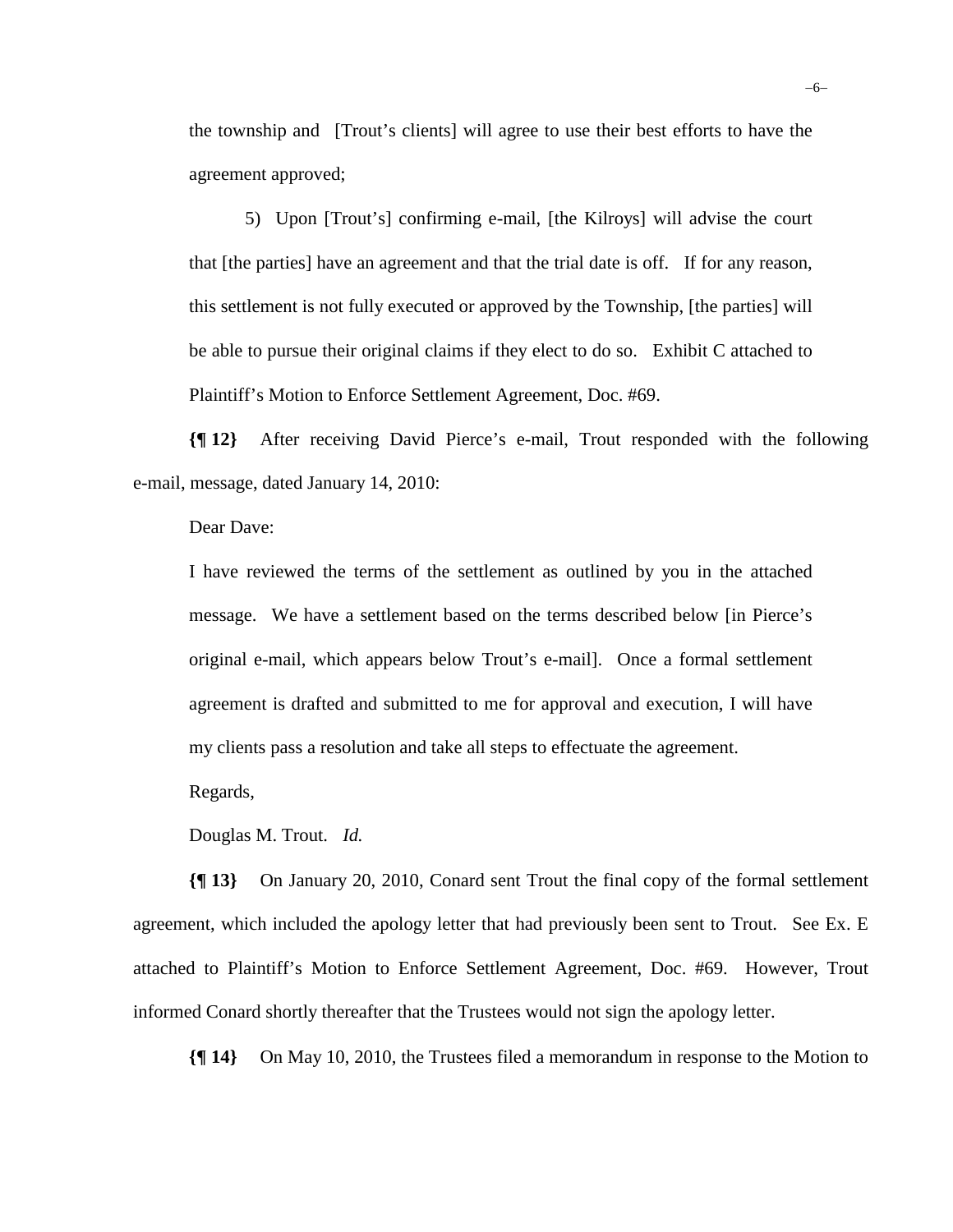Enforce Settlement. The Trustees admitted that they had agreed to a financial settlement and apology letter as referenced in Conard's affidavit and the January 14, 2010 e-mail exchanges between the attorneys. However, the Trustees contended that the agreement was subject to the approval by the Trustees at their next regular session on January 21, 2010. The Trustees further represented that the language in the apology letter was not acceptable to the Trustees at their meeting of January 21, 2010.

**{¶ 15}** In addition, the Trustees noted that they had proposed several drafts of an apology letter and had signed one such letter on January 21, 2010. The apparent argument of the Trustees was that the apology letter proposed by the Kilroys (and agreed to originally) implied that the Trustees had failed in their legal duty. The letters that the Trustees proposed indicated, for example, that the Trustees would apologize for not having cleared the property line to the satisfaction of the Kilroys. See, Exhibit 1 attached to the Trustees' Motion Contra to Motion to Enforce Settlement Agreement, Doc. #71. This particular apology letter had been signed by the Trustees.

**{¶ 16}** The Trustees also argued that they did not intend to be bound by an agreement until formalized in a written document signed by both sides. They further noted that they could not execute or approve any agreement without voting and passing a resolution approving an agreement in an open meeting. The Trustees, therefore, contended that there was no agreement because they had not executed the document.

**{¶ 17}** On June 10, 2010, the parties filed joint stipulations regarding the motion to enforce the settlement. These stipulations reflect the facts referenced above with respect to the terms of the settlement and the Trustees' refusal to sign the agreed-upon letter of apology.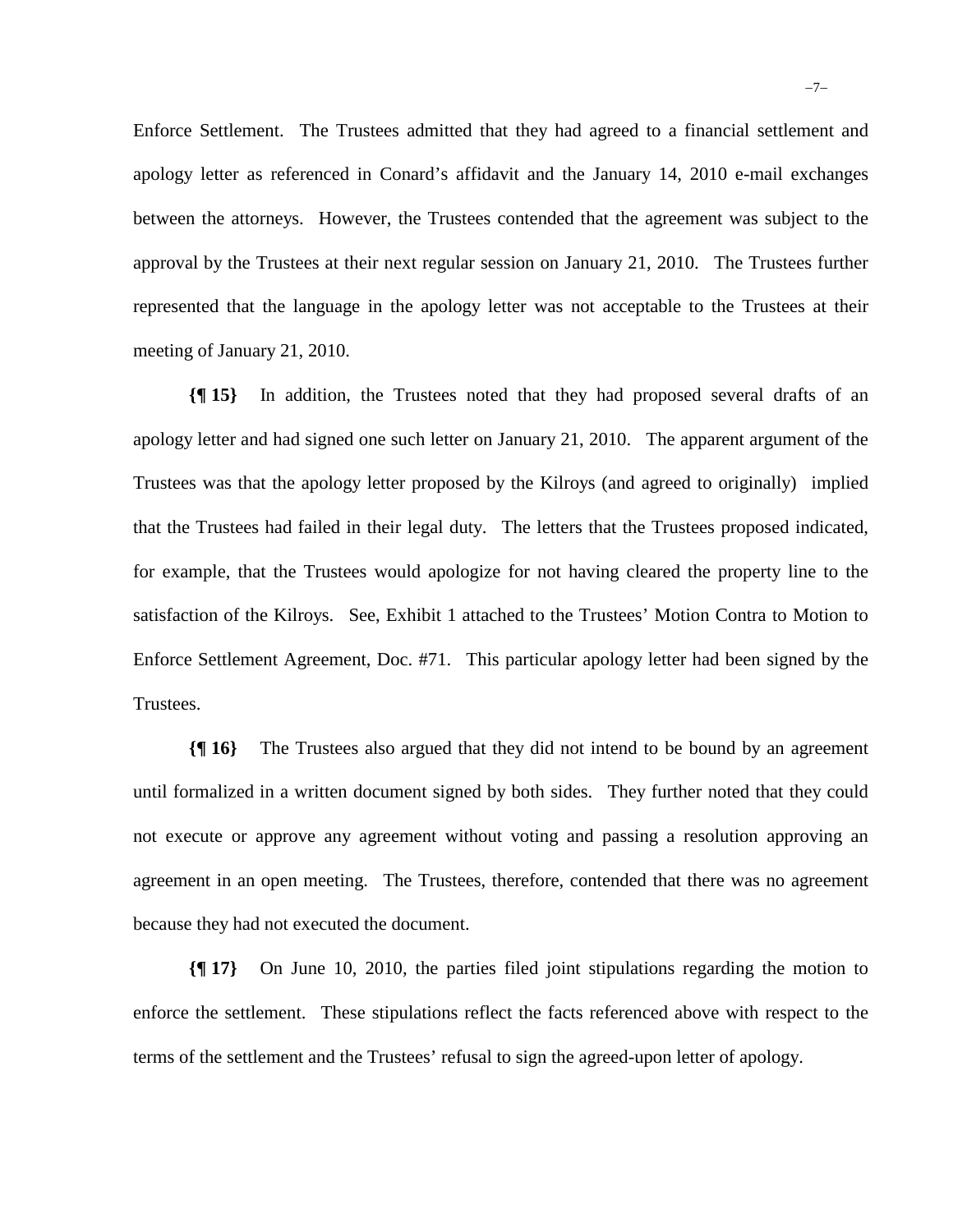**{¶ 18}** In August 2010, the trial court issued a decision overruling the motion to enforce the settlement, and declaring that a settlement had been reached.

**{¶ 19}** In its decision, the trial court noted the Trustees' position that the agreement was subject to approval by the Trustees at their next regular session on January 21, 2010, and that such approval had not been given. The trial court noted that the Trustees were required by R.C. 121.22(H) to deliberate and adopt the proposed settlement terms in an open meeting of the Board of Trustees. Because the Board of Trustees did not adopt the language of the apology letter pursuant to R.C. 121.22(H), the trial court reasoned that the Trustee Defendants were not bound to accept it.

**{¶ 20}** The trial court went on to note that a settlement had, indeed, been reached with respect to the payment of money and an apology letter. The court ordered the Trustees to pay the Kilroys \$15,000 in three installments. In addition, the court held that Jackson Township as an entity, if not through its trustees, would be deemed to have apologized regarding the clearing of the fence line between the properties.

**{¶ 21}** In September 2010, the Kilroys appealed from the trial court's decision. We dismissed the appeal in July 2011 for lack of a final appealable order. *Kilroy v. Peters*, 2d Dist. Montgomery No. 24268, 2011-Ohio-3415, ¶ 16.

**{¶ 22}** In the meantime, the Kilroys' attorneys had sent a public records request to the Jackson Township Board of Trustees, seeking copies of the meeting minutes from the Trustees' meeting that was held on January 21, 2010; copies of Resolution #07-2010; and copies of other meeting minutes. After the case was remanded from the court of appeals, the Kilroys submitted supplementary evidence in support of their motion to enforce the settlement agreement.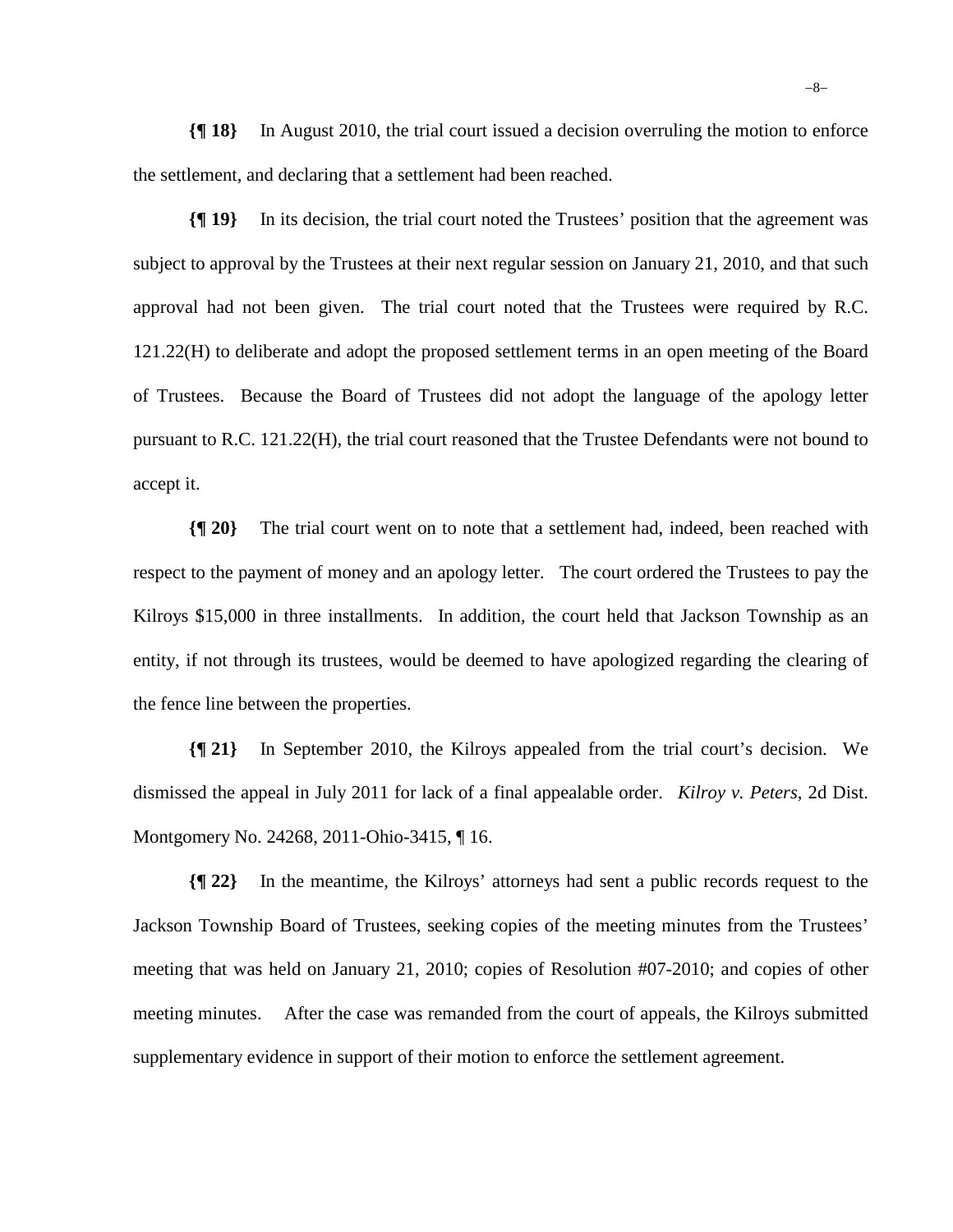**{¶ 23}** The supplementary evidence indicates that the public records request was sent to the Board of Trustees in November 2010. Several times thereafter, the Kilroys' attorneys made calls to determine the status of the request. Eventually, on March 22, 2011, the Board responded, and enclosed copies of the resolution and meeting minutes of the January 21, 2010 meeting, as well as the meeting minutes for the next scheduled meeting, which was on February 16, 2010.

**{¶ 24}** Resolution #07-2010 was adopted at the January 21, 2010 meeting and is signed by the Trustees. This resolution states as follows:

Whereas the Jackson Township Trustees have been sued in their individual and official capacities by Michael and Vickie Kilroy (Case Number 2007 CV 5170) arising out of disputes involving fence line conflicts under Chapter 971 of the Ohio Revised Code; and

Whereas the Jackson Township Trustees have a fiscal responsibility to the citizens of Jackson Township; and

Whereas the Jackson Township Trustees have viewed the fence line and attempted to resolve the dispute; and

Whereas the Jackson Township Trustees have been advised to settle all remaining disputes by legal counsel in the best interest of the township;

Whereas the Jackson Township Trustees have decided to settle the matter to avoid prolonged costly litigation;

Whereas the terms of the settlement require payment of \$15,000 over a period of three years and a letter of apology to the Plaintiffs;

Whereas the Jackson Township Trustees have been advised of [sic]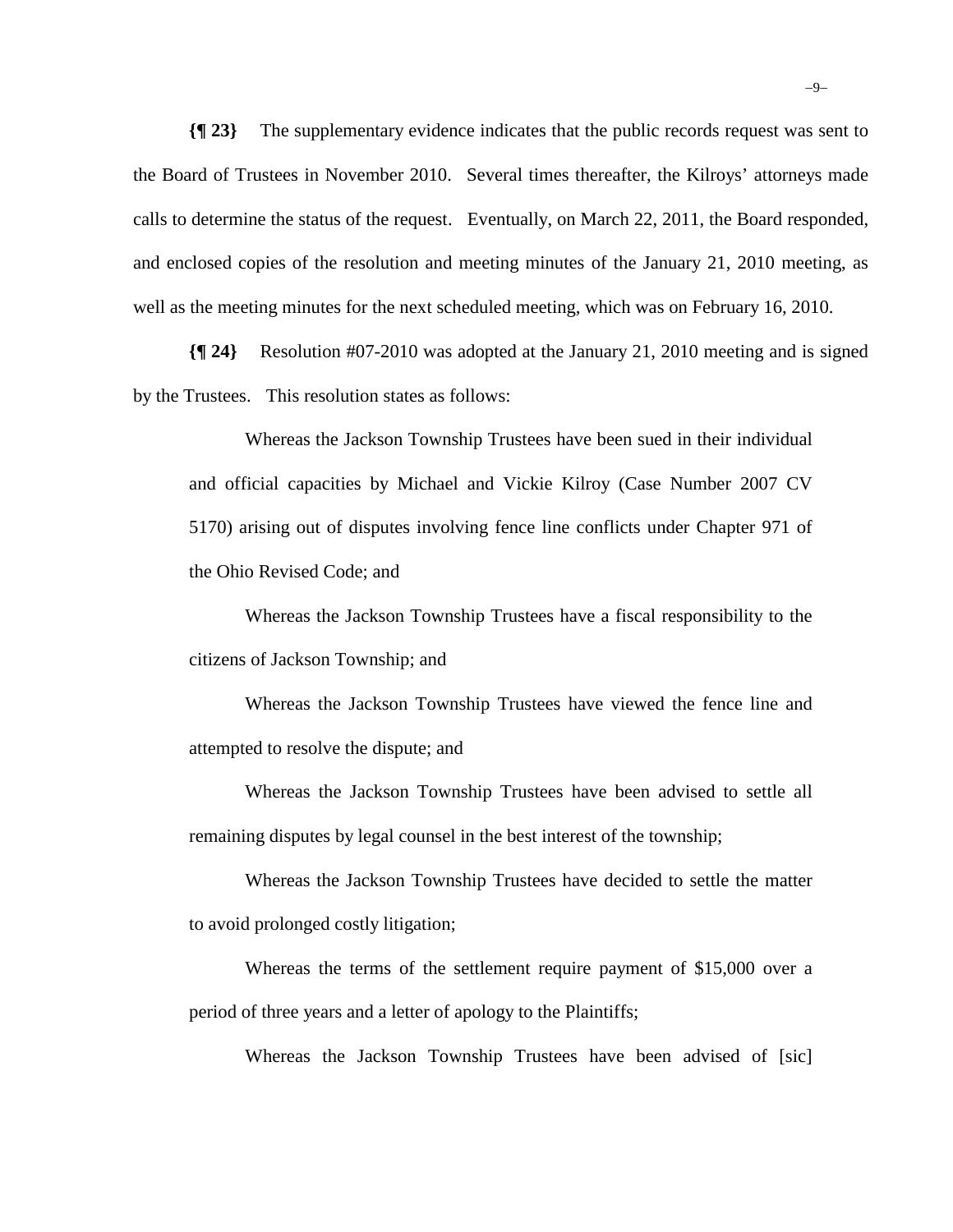counsel to issue a letter of apology in this case;

Therefore Be it Resolved, the Jackson Township Board of Trustees authorize the settlement of this case upon the terms listed on the attached Settlement Agreement and Mutual Release. Exhibit 2, p. 2, attached to the Affidavit of Sasha Alexa M. VanDegrift, which is attached as Exhibit A to the February 3, 2012 Submission of Supplementary Evidence in Support of Plaintiffs' Michael Kilroy et al's Motion to Enforce the Settlement, Doc. #4.<sup>1</sup>

**{¶ 25}** The minutes of the January 21, 2010 meeting state that:

For the record, Doug Trout stated that at this time there is no agreement on the language of the settlement. Trout stated that the trustees agreed to sign our version of the settlement for further negotiations. If there is no agreement the resolution will be rescended [sic] at the next Jackson Township Meeting. Exhibit 2, p. 6.

**{¶ 26}** The Trustees did not rescind the resolution at the next township trustees' meeting, which was held on February 16, 2010. *Id*. at pp. 3-5. They also did not rescind the resolution at any meeting thereafter, until the meeting that was held a week before they responded to the public records request, i.e., on March 14, 2011. *Id.* at p. 1.

**{¶ 27}** In August 2012, the trial court granted the Kilroys' motion to enforce the settlement agreement. The court noted that the motion to enforce the settlement agreement had been overruled previously based on the evidence in the record at that time. The court also

 $\frac{1}{1}$ The clerk of courts chose to use new docket numbers after the case was remanded. Thus, the Submission of Supplementary Evidence was docketed as Doc. #4 in the case after remand.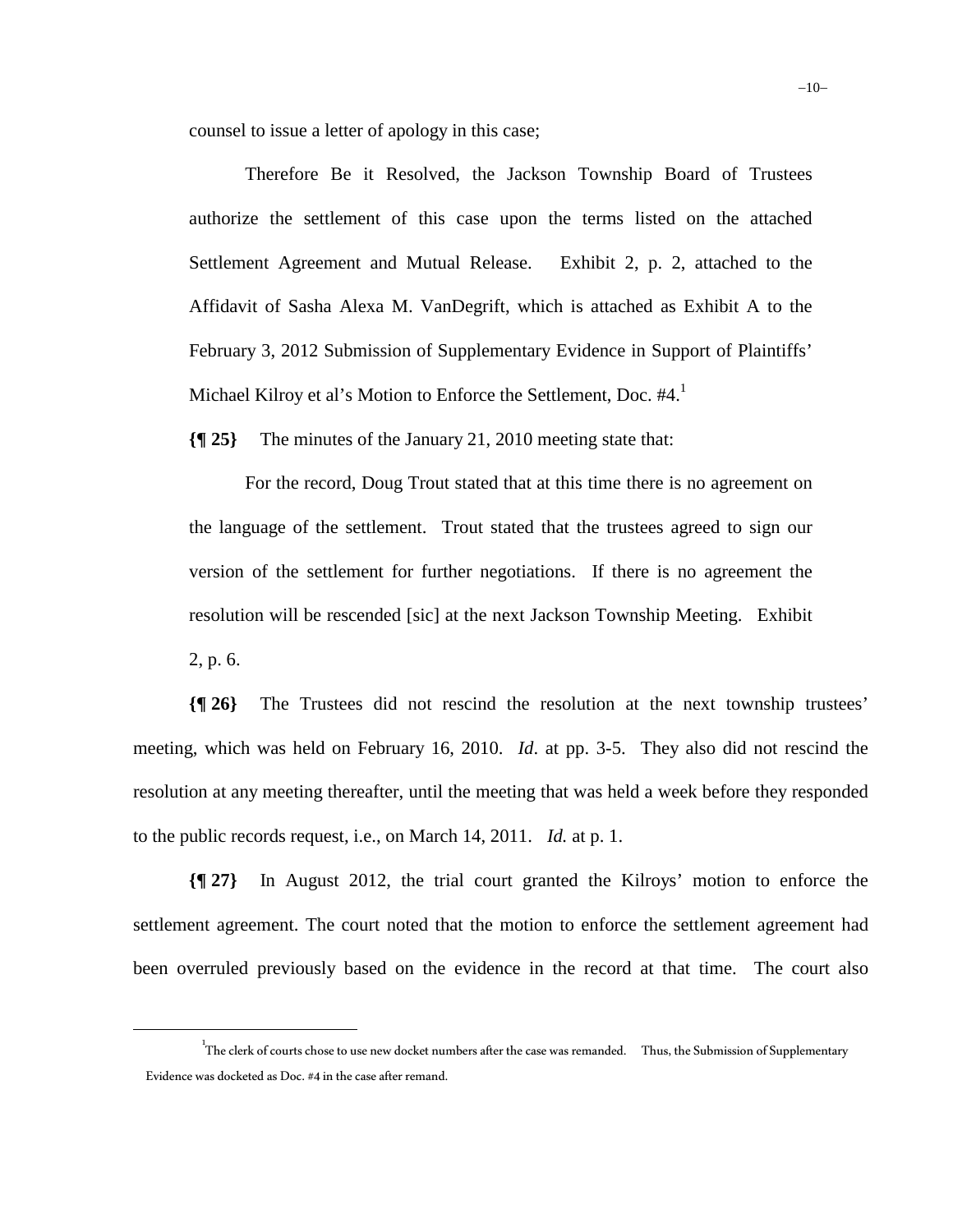observed that its prior decision failed to distinguish between the Trustees' obligations in their individual as opposed to official capacities. In addition, the court noted that the prior decision failed to contain a Civ.R.54(B) certification.

**{¶ 28}** With respect to the settlement, the trial court observed that the Trustees had adopted it at a public meeting, unbeknownst to the Kilroys. The court commented that although the Trustees did not attach a copy of the settlement agreement to the resolution, the Trustees appeared to be referring to the settlement agreement that counsel had exchanged. Under that agreement, the Trustees were required to pay the Kilroys \$15,000 over a period of three years and sign the apology letter. Further, the settlement agreement provided for liquidated damages in the event that the Trustees failed to provide payment or to sign the apology letter, including all costs and attorney fees reasonably incurred to enforce the agreement's terms.

**{¶ 29}** The trial court then held that the Trustees had agreed in their official capacities to pay the \$15,000 and to sign the apology letter because both were approved at a public meeting. In addition, the Trustees failed to rescind the resolution as they indicated they would do if there were no agreement. Accordingly, the trial court granted the motion with respect to the Trustees in their official capacities.

**{¶ 30}** After making these remarks, the trial court went on to consider the issue of individual liability. In this regard, the court concluded that the Trustees had agreed to the settlement in their individual capacities, because their counsel, who was representing the Trustees in both their individual and official capacities, did not limit the settlement to the Trustees' official capacities. In this regard, the court further observed that the parties had notified the court that the entire case was settled, and that the drafts of the settlement agreement purported to bind the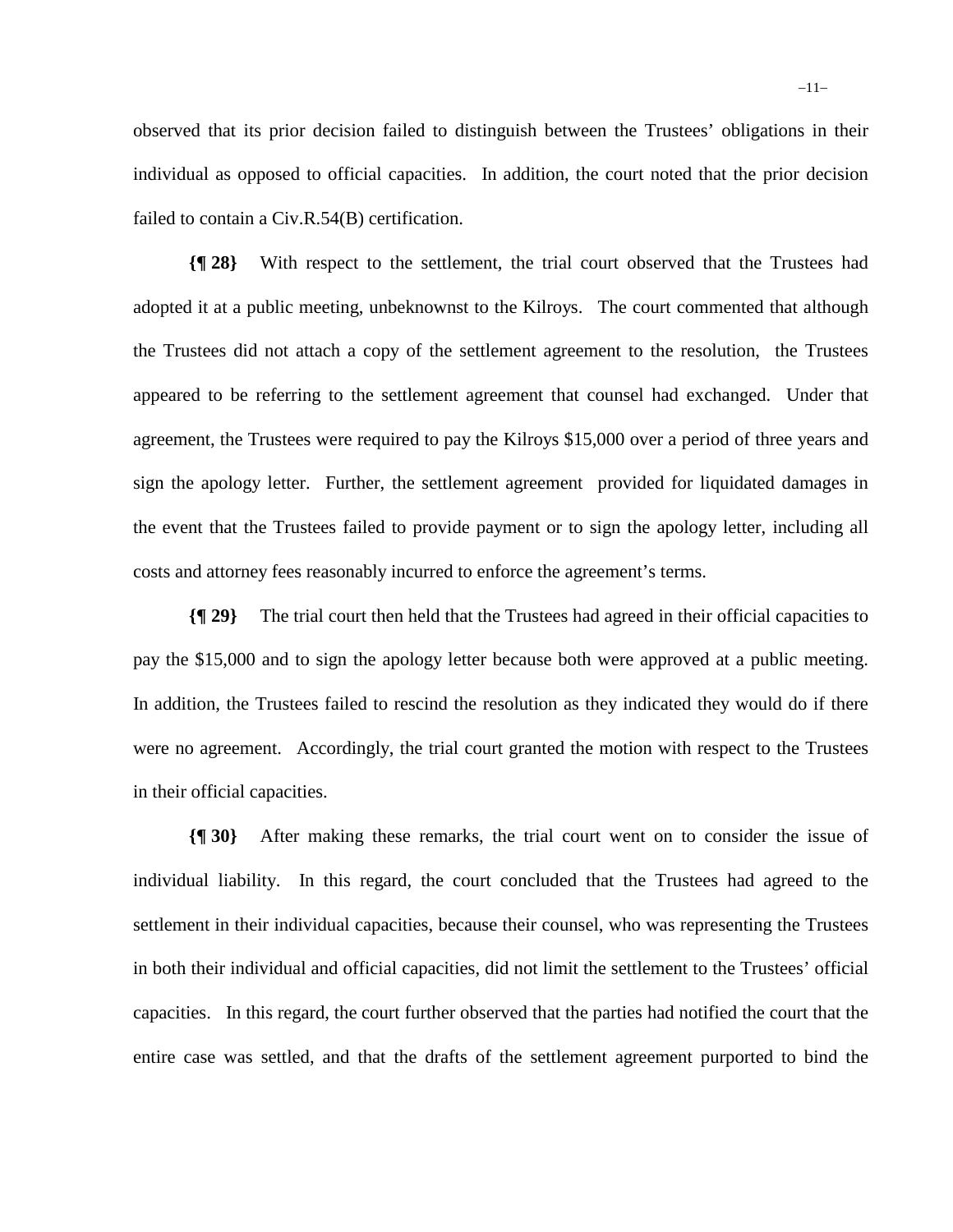Trustees in both their individual and official capacities.

**{¶ 31}** Finally, the court held that the Kilroys were entitled to attorney fees, to be determined after a hearing. Subsequently, after holding a hearing, the court awarded the Kilroys \$37,558.15 in attorney fees and expert fees of \$3,888.

**{¶ 32}** The Trustees appeal from the Amended Decision, Order and Entry granting the motion to enforce the judgment and awarding attorney fees and costs.

II. Did the Trustees Agree to the Settlement

in Their Official Capacity at a Public Meeting?

**{¶ 33}** The Trustees' First Assignment of Error states as follows:

The Trial Court Erred by Finding that the Trustees Agreed to the Settlement in Their Official Capacity at a Public Meeting.

**{¶ 34}** Under this assignment of error, the Trustees contend that they cannot be bound by a settlement until they pass a resolution in an open meeting. Although they admit to having passed and signed such a resolution, they rely on the meeting minutes, which state that if the Trustees failed to reach an agreement, they would rescind the resolution at the next public meeting. The Trustees concede that they failed to rescind the resolution at that meeting. They argue that the resolution was rescinded on March 14, 2011, more than one year later, and that they are not bound by the original resolution.

**{¶ 35}** In response, the Kilroys argue that the Trustees are bound by Resolution #07-2010, which they adopted at an open meeting, and that the Trustees could not validly thereafter rescind the agreement.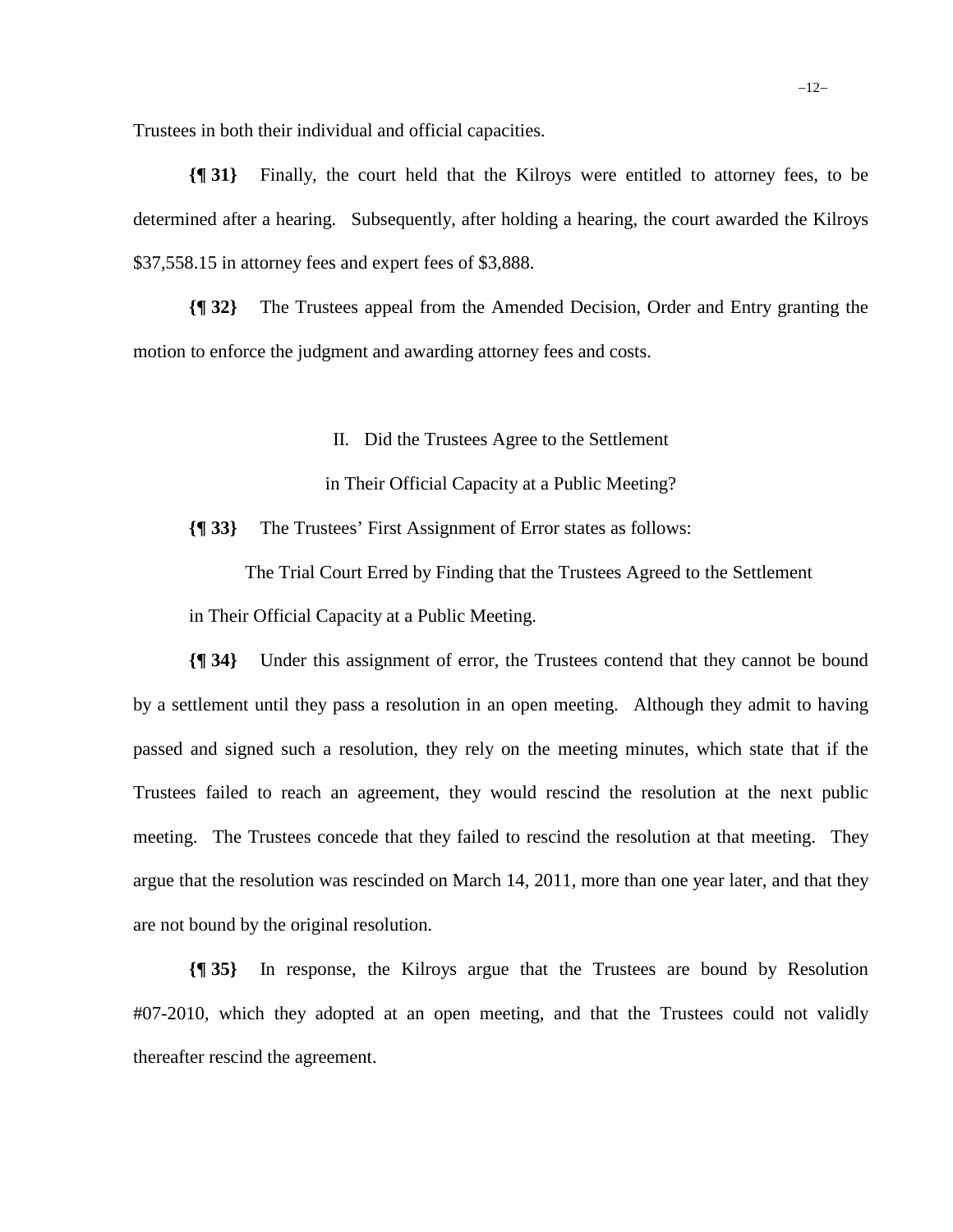**{¶ 36}** "[A] settlement agreement is a contract designed to terminate a claim by preventing or ending litigation and \* \* \* such agreements are valid and enforceable by either party." (Citations omitted.) Continental W. Condominium Unit Owners Assn. v. Howard E. *Ferguson, Inc*., 74 Ohio St.3d 501, 502, 660 N.E.2d 431 (1996). The law highly favors settlement agreements. *Id*.

**{¶ 37}** "Settlement agreements are essentially a contract and are governed by the law of contracts. To establish a breach of a settlement agreement, the party alleging the breach must prove: 1) existence of the Settlement Agreement, 2) performance by the plaintiff, 3) breach by the defendant, 4) resulting damages or loss to the plaintiff." (Citation omitted.) *Raymond J. Schaefer, Inc. v. Pytlik*, 6th Dist. Ottawa No. OT-09-026, 2010-Ohio-4714, ¶ 24.

**{¶ 38}** Our "standard of review is whether or not the trial court erred in denying the motion to enforce settlement agreement." *Ohio Title Corp. v. Pingue*, 10th Dist. Franklin No. 10AP-1010, 2012-Ohio-1370, ¶ 27, citing *Continental W. Condominium Unit* at 502. This involves determining " 'whether the trial court's order is based on an erroneous standard or a misconstruction of the law.' " *Id*., quoting *Continental W. Condominium Unit* at 502.

**{¶ 39}** With respect to the duties of public entities like townships, R.C. 121.22(A) requires "public officials to take official action and to conduct all deliberations upon official business only in open meetings unless the subject matter is specifically excepted by law." R.C. 121.22(H) further states that "[a] resolution, rule, or formal action of any kind is invalid unless adopted in an open meeting of the public body."

**{¶ 40}** The Trustees complied with these requirements when they enacted Resolution #07-2010 in an open meeting. Thus, the resolution settling the case was valid. The issue is the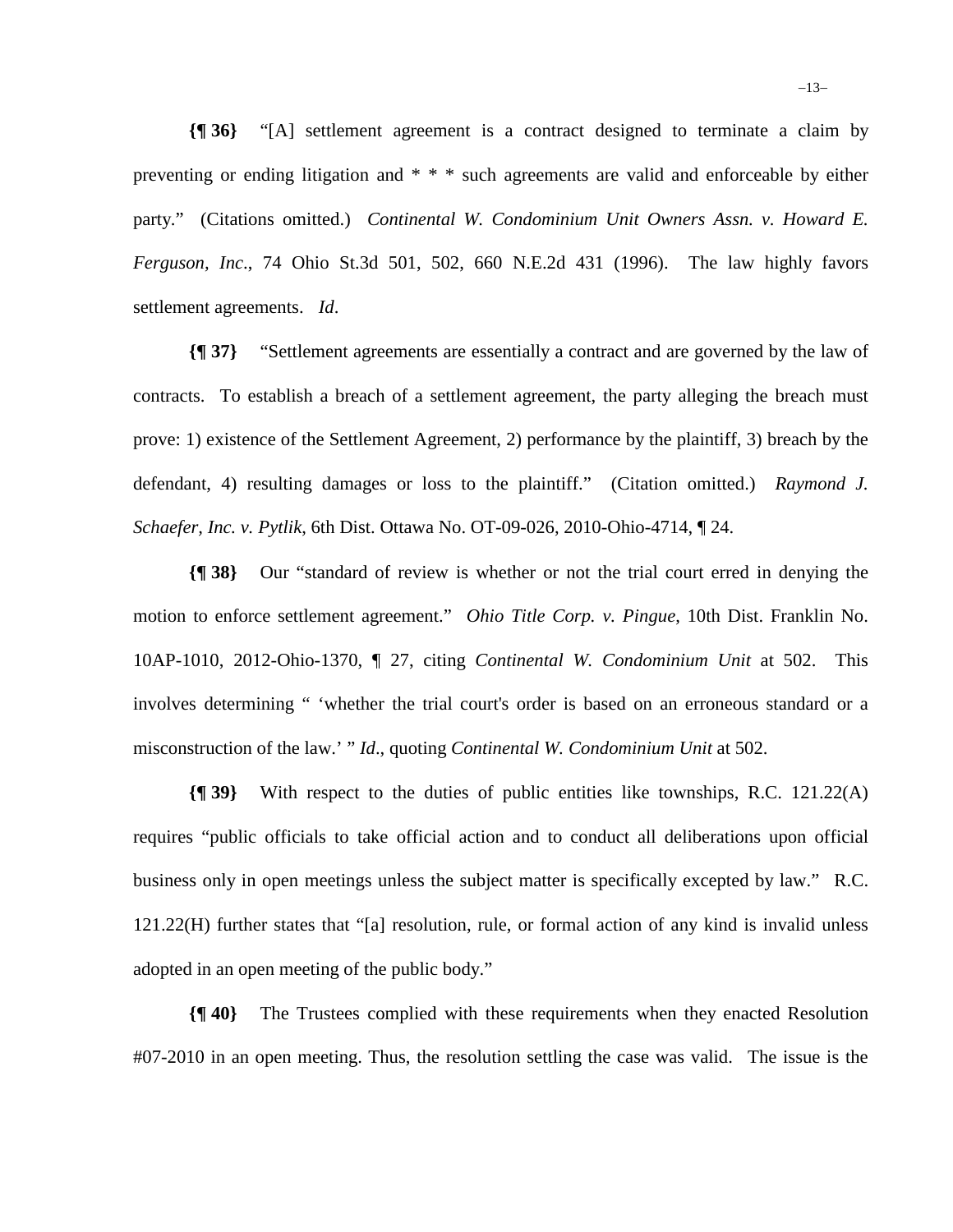effect of the meeting minutes and the later rescission of the resolution.

**{¶ 41}** In *State ex rel. Edwards Land Co., Ltd. v. Delaware Cty. Bd. of Elections*, 129 Ohio St.3d 580, 2011-Ohio-4397, 954 N.E.2d 1193, the Supreme Court of Ohio concluded that an application for rezoning had been approved when the board of township trustees voted to approve the application as amended, not on the later date when the minutes of the meeting were approved. *Id.* at ¶ 29-34. In this regard, the Supreme Court of Ohio stressed that:

[T]here is no language in R.C.  $121.22(C)$  that says that a legislative enactment does not become official until minutes are approved. "Minutes serve as records of actions, not as actions themselves." *Id.* at ¶ 34, quoting *Davidson v. Hanging Rock*, 97 Ohio App.3d 723, 733, 647 N.E.2d 527 (4th Dist.1994).

**{¶ 42}** At issue in *Edwards Land Co.* was R.C. 519.12(H), which specified "that a township zoning amendment becomes effective 30 days after it is adopted by the board of township trustees unless a referendum petition is filed within the 30 days after it is adopted." *Id*. at ¶ 22. The Supreme Court of Ohio rejected the township's argument about when adoption of the zoning amendment had occurred. Among other things, the court stated that:

Finally, a contrary ruling would engender unreasonable results. Leaving the citizens of Liberty Township unable to vote on an important community issue is unfortunate, but the board of elections' advocated construction of R.C. 519.12(H) – that the zoning amendment in this case was not adopted until written minutes of its adoption were adopted – is untenable. This new definition of the word "adoption" would elevate hearing minutes to the status of legislation and invite confusion in any number of future cases, suggesting to Ohioans that no governing body—county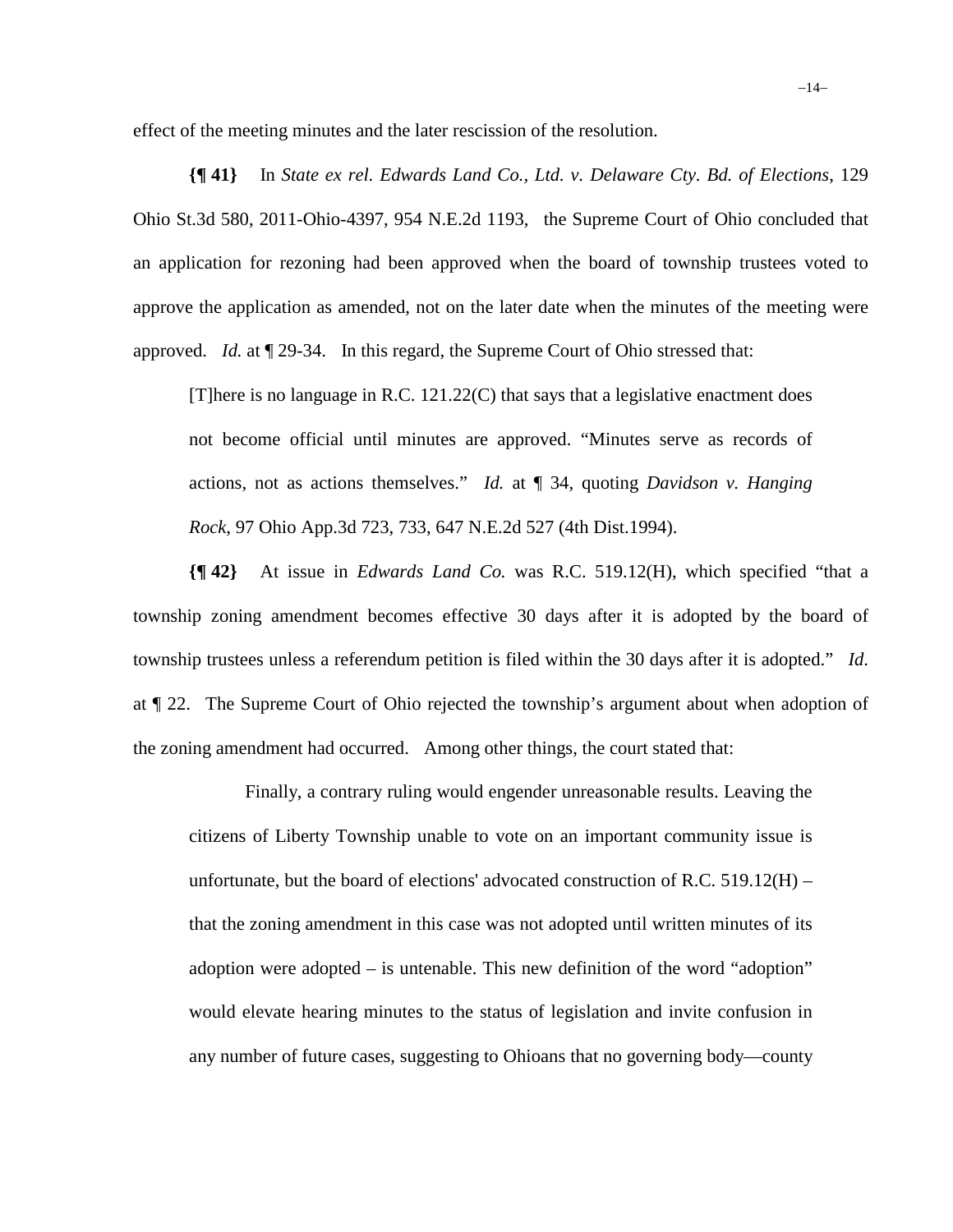commissioners, city council, or school board—or any other public board, local or state, performs any official act until a written record of the act is prepared and approved. *Id*. at ¶ 36.

**{¶ 43}** Under this theory, the remarks in the meeting minutes do not alter Resolution #07-2010. Although the minutes state the Trustees' view about the resolution, these statements were not included in the resolution and cannot alter the effect of the resolution that was enacted. Resolution #07-2010, as passed by the Trustees on January 21, 2010, fails to contain any language conditioning the settlement. Instead, the Trustees agreed to settle the pending litigation on the terms proposed in the settlement agreement, including the letter of apology that had already been agreed to by the Trustees and their attorney.

**{¶ 44}** The Supreme Court of Ohio has stressed that "[w]ell chronicled in Ohio law, and in that of many other jurisdictions, is the rule that parol evidence is not admissible to impeach a legislative journal." (Citations and footnote omitted.) *Billington v. Cotner,* 25 Ohio St.2d 140, 150, 267 N.E.2d 410 (1971), *limited on other grounds* in *State ex rel. Bedford v. Cuyahoga Cty. Bd. of Elections* , 62 Ohio St.3d 17, 22, 577 N.E.2d 645 (1991).

**{¶ 45}** In *Billington*, the Supreme Court of Ohio concluded that parol evidence could not be submitted to supply missing terms in a municipal resolution. *Id.* Thus, the court held that the municipality was bound by the ordinance as written, and was not allowed to present parol evidence showing that the ordinance had been amended on the floor before passage to include a missing date. *Id.* at 140 and 150. *Accord Bd of Twp. Trustees v. Spring Creek Gravel Co., Inc*., 45 Ohio App.2d 288, 291-292, 344 N.E.2d 156 (2d Dist.1975) (refusing to allow parol evidence to show that a board of township trustees had enacted an amended zoning resolution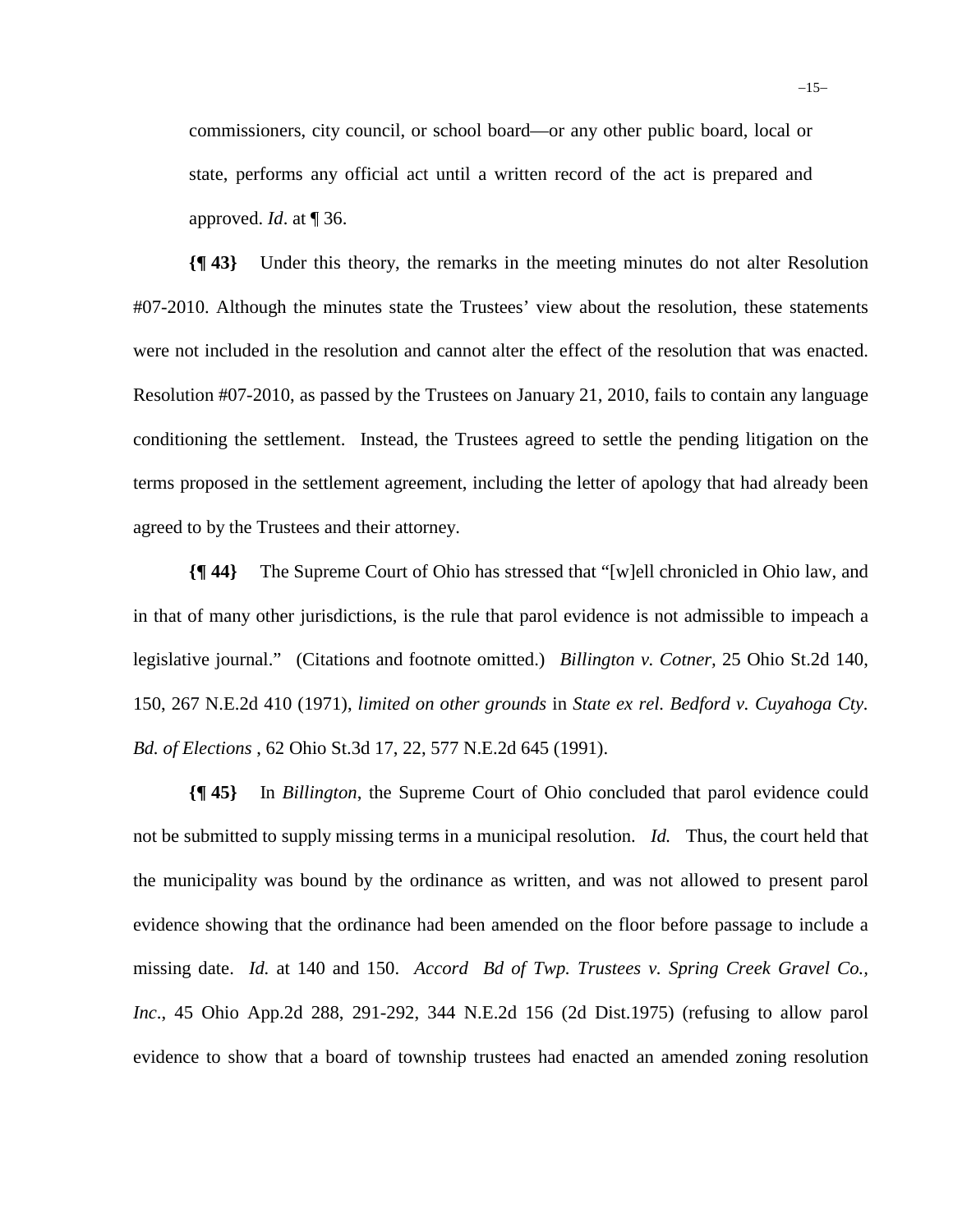when the board's records did not indicate that the resolution had been enacted). The pertinent point is that a legislative body speaks through its official actions, such as resolutions, ordinances, and so forth. As was noted, statements made in meeting minutes are not official actions. *State ex rel. Edwards Land Co., Ltd.,* 129 Ohio St.3d 580, 2011-Ohio-4397, 954 N.E.2d 1193, at ¶ 34.

**{¶ 46}** Furthermore, even if we could consider the intention expressed in the meeting minutes, the Trustees' expressed intent was that they would rescind Resolution #07-2010 at their next meeting if no agreement had been reached. However, the Trustees did not rescind the resolution at their next meeting, which took place on February 16, 2010. By failing to rescind the resolution, the Trustees indicated their agreement to the settlement.

**{¶ 47}** On appeal, the Trustees argue that they did, in fact, rescind the resolution more than a year later, in March 2011. However, the issue is not whether the Trustees could technically pass new legislation regarding a resolution previously enacted; the issue is the effect of the Trustees' actions.

**{¶ 48}** Although the Trustees had the legislative ability to pass another resolution on the subject, their attempt to rescind a valid agreement was invalid and was itself a breach of the existing settlement agreement. See *State ex rel. Jewett v. Sayre,* 91 Ohio St. 85, 97, 109 N.E. 636, 640 (1914) (noting that once a county enters into a settlement agreement with a contractor, the agreement "is just as binding upon the county as any other lawful contract the board of county commissioners could make, and that board, without the consent of the other contracting party, could not rescind its action and annul this contract of settlement.")

**{¶ 49}** Based on the preceding discussion, the Trustees entered into a valid and binding settlement agreement, and breached the agreement by failing to pay the Kilroys and to issue the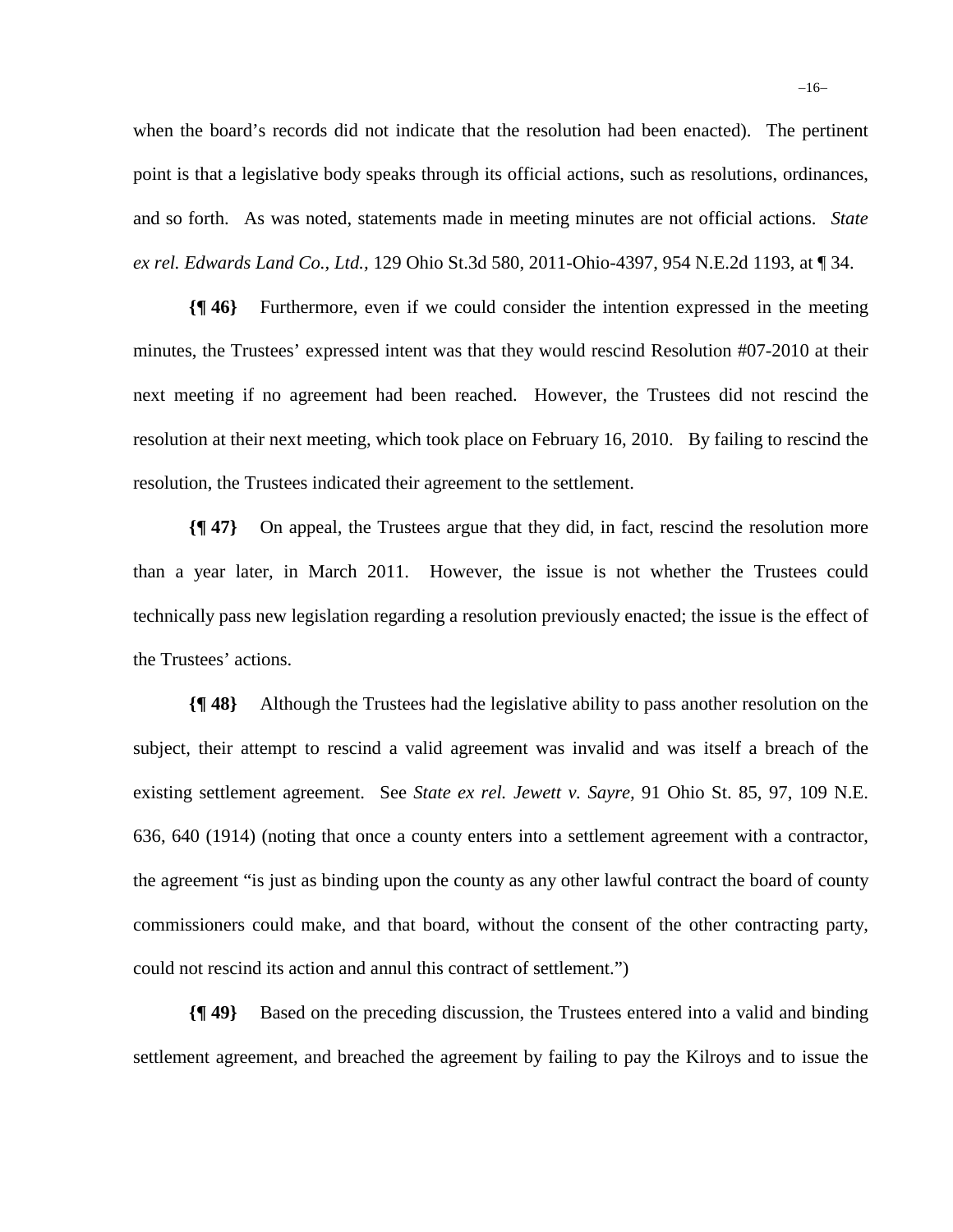apology letter.

**{¶ 50}** Accordingly, the First Assignment of Error is overruled.

III. Did the Trustees Agree to the

Settlement in Their Individual Capacities?

**{¶ 51}** The Trustees' Second Assignment of Error is as follows:

The Trial Court Erred by Finding that the Trustees Agreed to the Settlement in Their Individual Capacities.

**{¶ 52}** Under this assignment of error, the Trustees concede that the settlement was intended to cover their liability in both their personal and official capacities. The Trustees contend, however, that it would be unjust to conclude that they failed to agree to the settlement in their official capacities, while also concluding that they agreed in their individual capacities.

**{¶ 53}** We have made no such conclusion. To the contrary, we have concluded that the Trustees officially adopted and signed a resolution agreeing to the settlement. The settlement covered all parties to the case and was binding. As a result, we do not need to further address the individual agreement of the Trustees.

**{¶ 54}** The Second Assignment of Error is overruled, for the reasons stated.

IV. Are the Kilroys Entitled to Attorney Fees?

**{¶ 55}** The Trustees' Third Assignment of Error states that:

The Trial Court Erred in Determining that the Kilroys are entitled to Attorney Fees.